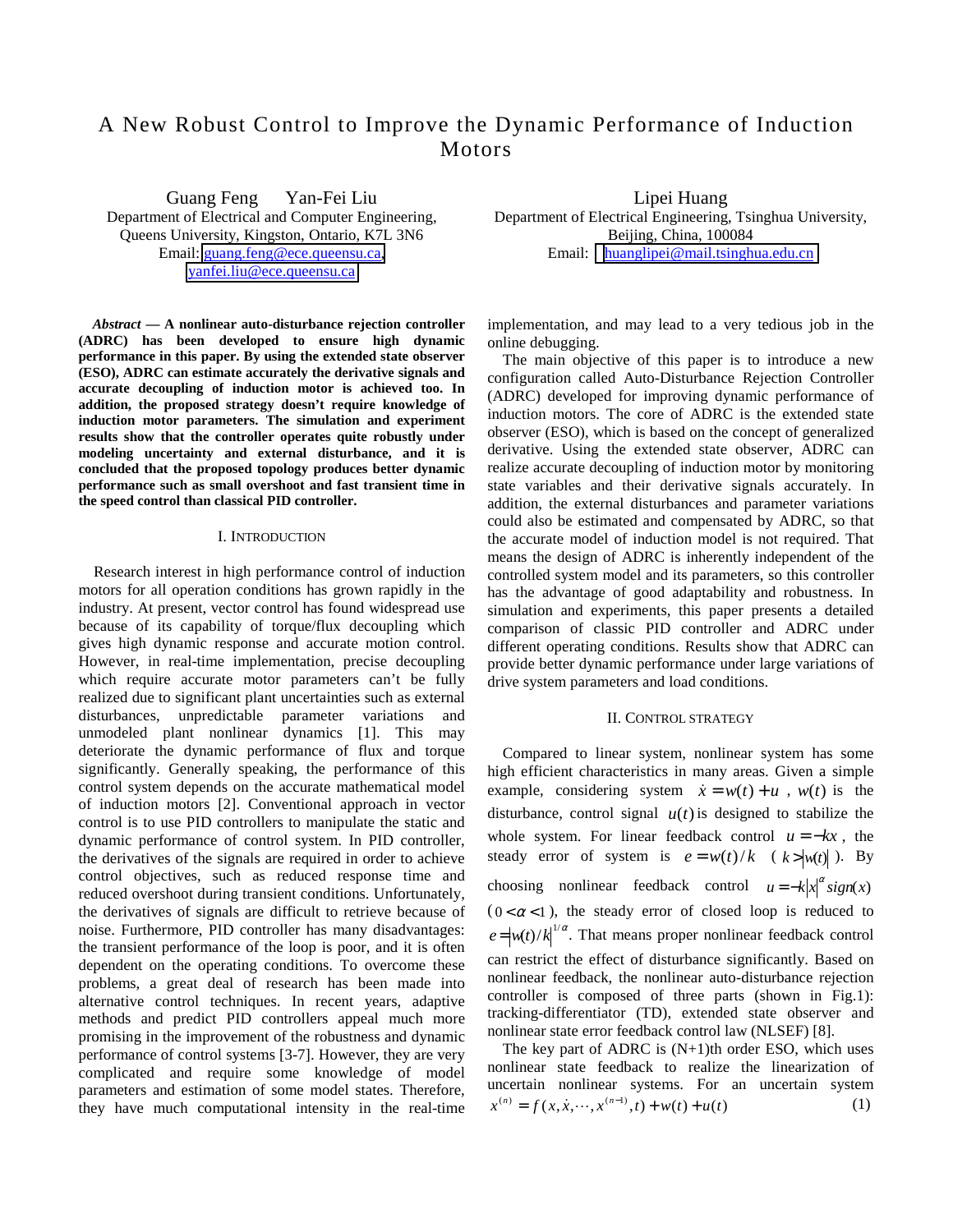

Fig. 1. The Block Diagram of ADRC

where  $f(t)$  represents uncertain function,  $w(t)$  is an unknown disturbance,  $u(t)$  is the control law and  $x(t)$  is the measurable state variable. Its state space equation can be written as:

$$
\begin{cases}\n\dot{x}_1 = x_2 \\
\vdots \\
\dot{x}_{n-1} = x_n \\
\dot{x}_n = f(x, \dot{x}, \dots, x^{(n-1)}, t) + w(t) + cu\n\end{cases}
$$
\n(2)

Unlike full order (Nth order) state observer, ESO utilizes  $(N+1)$ th order (full order plus 1) state observation to achieve feedback linearization (shown as follows).

$$
\begin{cases}\n\dot{z}_1 = z_2 - g_1(z_1 - x(t)) \\
\vdots \\
\dot{z}_n = z_{n+1} - g_n(z_1 - x(t)) + cu \\
\dot{z}_{n+1} = -g_{n+1}(z_1 - x(t))\n\end{cases}
$$
\n(3)

where

$$
g_i(z) = \beta_{0i} fal(z_1 - x(t), \alpha_i, \delta) \qquad i = 1, \dots, n+1
$$

$$
fal(\varepsilon, \alpha, \delta) = \begin{cases} |\varepsilon|^{\alpha} \operatorname{sgn}(\varepsilon), & |\varepsilon| > \delta \\ \varepsilon_{\delta^{1-\alpha}}, & |\varepsilon| \le \delta \end{cases}
$$

 In ESO, lower order derivative is obtained by integrating the higher order derivatives. Differential operation is not needed anymore. Therefore, the differential signal is obtained without noises. Furthermore, the signal of (N+1)th state variable  $z_{n+1}(t)$  reveals the information about disturbances and plant uncertainties in the control system. When the nonlinear functions  $g_i(z)$  and their related parameters are properly selected, the state variables  $z_i(t)$  $i = 1, \dots, n$  of ESO will converge to the observed state variables  $x(t)$  and its derivatives quickly. In addition, if the derivative of  $f(x, \dot{x}, \dots, x^{(n-1)}, t) + w(t)$  has some boundary, the overall effect of the external and internal disturbances imposed on the system can be observed by  $z_{n+1}(t)$ successfully, even though  $f(t)$  and  $w(t)$  may be still unknown. Similar to input-output feedback linearization, ESO can be treated as some kind of dynamic feedback

lineariztion, but its architecture is not determined by the actual expression of system under control, but only affected by the range of its variation rate. Therefore, this observer has very good robustness and adaptability.

 Tracking-Differentiator (Nth order TD in the Fig.1) is a dynamic system that it can arrange the transition process according to the input reference signal and the system under control. Its output is used as the given input signal of NLSEF. The mathematic function of TD is given below:

$$
\begin{cases}\n\dot{z}_1 = z_2 \\
\dot{z}_2 = -rfaI(z_1 - v, \alpha, \delta)\n\end{cases}
$$
\n(4)

where  $v(t)$  is the input signal,  $z_1(t)$  is the modulated estimation of  $v(t)$  and  $z_2(t)$  is the derivative of  $v(t)$ . From (4), we can see TD function is a nonlinear structure with linear intervals. It is obvious that this topology can fully utilize the nonlinear characteristics for large signals, and at the same time, the phenomenon of chatting is avoided near the original point. Furthermore, TD smoothes the sharp changes in the input signal, so that both the fast response and the reduced overshoot can be guaranteed.

 Comparing the difference between the outputs of tracking-differentiator  $z_{11}, \dots, z_{1n}$  and those of extended state observer  $z_{21}, \dots, z_{2n}$ , nonlinear state error feedback control law  $u_0(t)$  is used to drive the state trajectory to the desired reference signal (shown in Fig.1).

$$
u_0 = k_1 f a l(\varepsilon_1, \alpha, \delta) + \dots + k_n f a l(\varepsilon_n, \alpha, \delta)
$$
\n<sup>(5)</sup>

where  $\varepsilon_1 = z_{11} - z_{21}$ ,  $\varepsilon_2 = z_{12} - z_{22}$ ,  $\cdots$ ,  $\varepsilon_n = z_{1n} - z_{2n}$ With the help of modeling uncertainty and disturbance estimation  $z_{n+1}(t)$ , online compensation is made by  $u(t) = u_0(t) - z_{n+1}(t)$ . The desired behaviors of the control system such as tracking, regulation and stability are achieved.

#### III. ADRC FOR INDUCTION MOTOR

 Based on assumptions that stator windings are sinusoidally distributed, air gap is uniform and saturation are negligible, the state space model of a squirrel case induction motor in a synchronous d-q reference frame can be described by fourth order nonlinear differential equation:

$$
\begin{cases}\n\dot{i}_{d1} = -k_1 \dot{i}_{d1} + k_2 \psi_{d2} + i_{q1} \omega_1 + \frac{1}{\sigma} u_{d1} \\
\dot{\psi}_{d2} = \frac{L_m}{T_r} \dot{i}_{d1} - \frac{1}{T_r} \psi_{d2} \\
\dot{\omega}_r = k_3 \psi_{d2} \dot{i}_{q1} - T_L n_p / J \\
\dot{i}_{q1} = -k_1 \dot{i}_{q1} - \frac{L_m}{\sigma L_r} \psi_{d2} \omega_r - \dot{i}_{d1} \omega_1 + \frac{1}{\sigma} u_{q1}\n\end{cases}
$$
\n(6)

where

$$
T_r = \frac{L_r}{R_r} \qquad \sigma = L_s - \frac{L_m^2}{L_r}
$$
  

$$
k_1 = \frac{R_s L_r^2 + R_r L_m^2}{\sigma L_r^2} \qquad k_2 = \frac{R_r L_m}{\sigma L_r^2} \qquad k_3 = \frac{n_p^2 L_m}{J L_r}
$$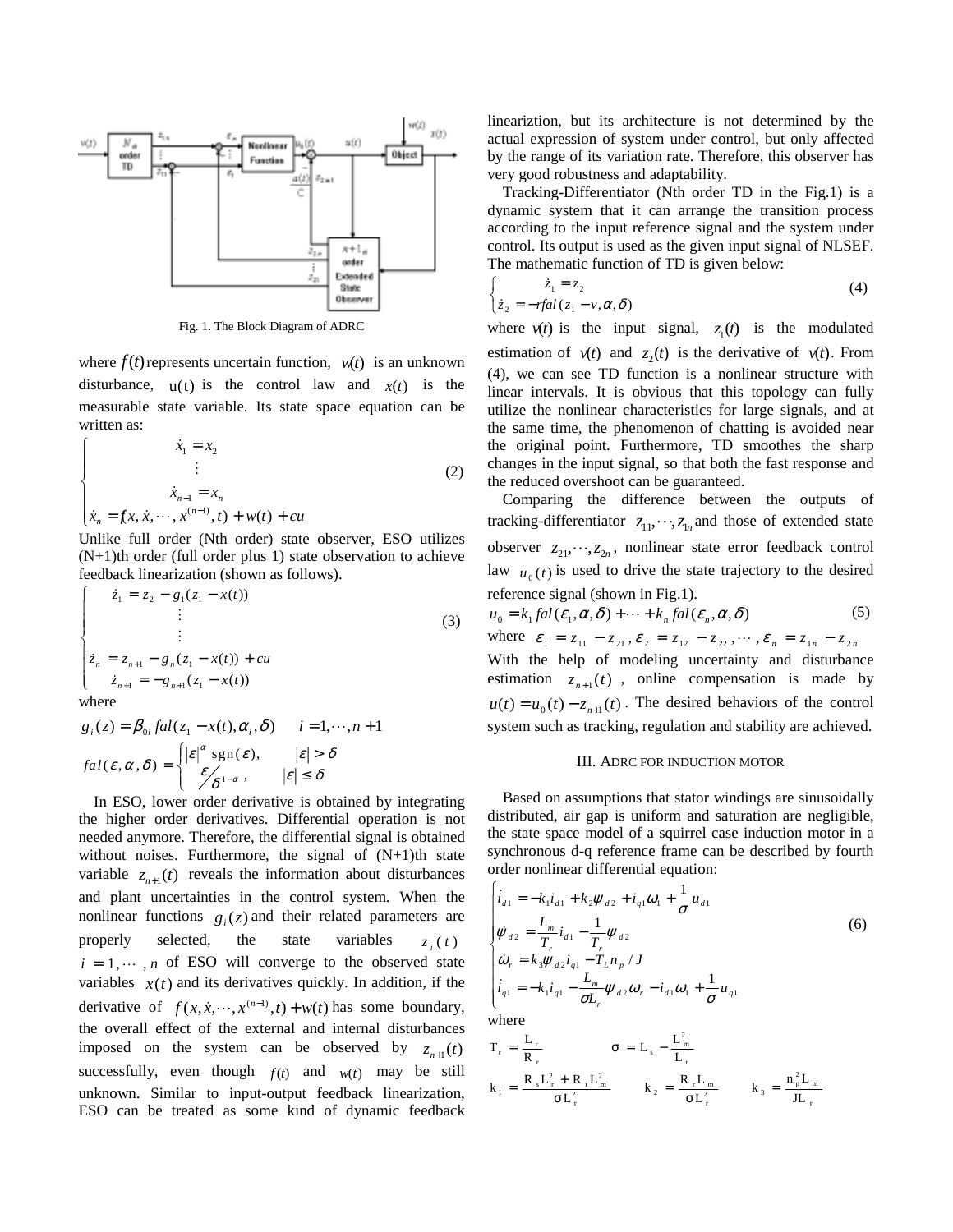| $u_{d1}$ , $u_{d1}$       | $d - axis(q - axis)$ stator voltage   |  |
|---------------------------|---------------------------------------|--|
| $i_{d1}, i_{d1}$          | $d - axis(q - axis)$ stator current   |  |
| $\psi_{d2}, \psi_{q2}$    | $d - axis(q - axis)$ rotor flux       |  |
| $\omega_{1}$              | rotating speed of the coordinate      |  |
| $\omega_{\rm r}$          | rotor angular speed                   |  |
| $T_{\rm L}$               | load torque                           |  |
| $R_{\rm s}$ , $R_{\rm r}$ | stator and rotor resistance s         |  |
| $L_*, L_*, L_*$           | stator, rotor and mutual inductance s |  |
|                           | rotor inertia                         |  |
| $n_{\rm p}$               | pole pairs                            |  |
|                           |                                       |  |

It is shown from the above equations that

(1) The system is nonlinear due to the coupling parts between state variables.

(2) The variation of motor parameters and load conditions will deteriorate the performance of the drive system.

Here, it is assumed that  $\omega_r$ ,  $\psi_{d2}$ ,  $i_{d1}$ ,  $i_{d1}$  and their derivatives exist and are continuous. As it is shown in (6), the rotor flux loop is mainly controlled by first and second item of (6); the speed loop is affected mainly by the third and fourth item of (6). However, these two loops have some intersect coupling parts, which could lead to sluggish dynamics both in speed and flux loop.

By differentiation, the  $2<sup>nd</sup>$  derivative of flux is obtained as follows:

$$
\ddot{\psi}_{d2} = -\frac{1}{T_r} \dot{\psi}_{d2} + \frac{L_m}{T_r} k_2 \psi_{d2} + \frac{L_m}{T_r} (-k_1 \dot{i}_{d1} + \dot{i}_{q1} \omega_1) + \frac{L_m}{T_r \sigma} u_{d1} \tag{7}
$$

Compared to  $(1)$ , if the coupling part of  $(7)$ --*L*  $\frac{L_m}{T_r}$  ( $-k_1 i_{d1} + i$  $\frac{d^m}{dt^n}$  (  $-k_1 i_{d1} + i_{q1} \omega_1$ ) is regarded as the modeling uncertainty or

internal disturbance of system, then we can rewrite (7) as:

$$
\psi_{d2} = -\frac{1}{T_r} \psi_{d2} + \frac{L_m}{T_r} k_2 \psi_{d2} + w_{11}(t) + \frac{L_m}{T_r \sigma} u_{d1}
$$
 (8)  
Where 
$$
w_{11}(t) = \frac{L_m}{T_r} (-k_1 i_{d1} + i_{q1} \omega_1)
$$

Similarly, the coupling part in the differential functions of  $\omega_r$  and  $\omega_{q}$  can be treated as internal disturbance as

following:

$$
\begin{cases} \dot{\omega}_r = k_3 \psi_{d2} i_{q1} + w_{21}(t) \\ i_{q1} = -k_1 i_{q1} + w_{31}(t) + \frac{1}{\sigma} u_{q1} \end{cases}
$$
(9)

Where

$$
w_{21}(t) = -T_L n_p / J \qquad w_{31}(t) = -\frac{L_m}{\sigma L_2} \psi_{d2} \omega_r - i_{d1} \omega_1
$$

If we select the control voltage reference as:

$$
u_{d0} = \frac{w_{11}(t)}{L_m / (T_r \sigma)} + u_{d1}
$$
 (10)



Fig. 2. The Equivalent Dynamic Mathematical Model of Induction Motor

$$
I_{q0} = i_{q1} + w_{21}(t) / (k_3 \psi_{d2})
$$
 (11)

$$
u_{q0} = w_{31} (t) \cdot \sigma + u_{q1}
$$
 (12)

then, the coupling part between the flux loop and speed loop can be completely eliminated. The dynamic functions of the whole system can be simplified as:

$$
\ddot{\psi}_{d2} = -\frac{1}{T_r} \dot{\psi}_{d2} + \frac{L_m}{T_r} k_2 \psi_{d2} + \frac{L_m}{T_r \sigma} u_{d0}
$$
\n
$$
\dot{\omega}_r = k_3 \psi_{d2} I_{q0}
$$
\n
$$
\dot{i}_{q1} = -k_1 \dot{i}_{q1} + \frac{1}{\sigma} u_{q0}
$$
\n(13)

 Just as mentioned above, the dynamic model of induction motor is decoupled into two linear subsystems: flux subsystem and speed subsystem (shown in Fig.2). It is obvious from Fig. 2 that the precise decoupling of flux and speed control and exact linearization can be achieved if the ESO can realize the state and model disturbance estimation accurately. So, it is convenient to use a  $2<sup>nd</sup>$  ADRC to give the flux control signal  $u_{d1}$ , and use two 1<sup>st</sup> ADRC in cascade to

send out speed and current control signal  $I_{q0}$ ,  $u_{q1}$  [9].

 Considering the external disturbance and parameter variation, we use the rotor resistant variation and load disturbance as an example (for it happens most frequently in induction motor control), then (8), (9) can be rewritten as follows,

$$
\ddot{\psi}_{d2} = -\frac{1}{T_r} \dot{\psi}_{d2} + \frac{L_m}{T_r} k_2 \psi_{d2} + w_{11}(t) + \frac{L_m}{T_r \sigma} u_{d1} + w_{12}(t) \tag{14}
$$
\n
$$
w_{12}(t) = (\frac{1}{T_r} - \frac{1}{T_r}) \dot{\psi}_{d2} + (\frac{L_m}{T_r} k_2 - \frac{L_m}{T_r} k_2) \psi_{d2} + (\frac{L_m}{T_r \sigma} - \frac{L_m}{T_r \sigma}) u_{d1}
$$
\n
$$
\begin{cases}\n\dot{\omega}_r = k_3 \psi_{d2} i_{q1} + w_{21}(t) + w_{22}(t) \\
\dot{i}_{q1} = -k_1 i_{q1} + w_{31}(t) + \frac{1}{\sigma} u_{q1} + w_{32}(t)\n\end{cases} \tag{15}
$$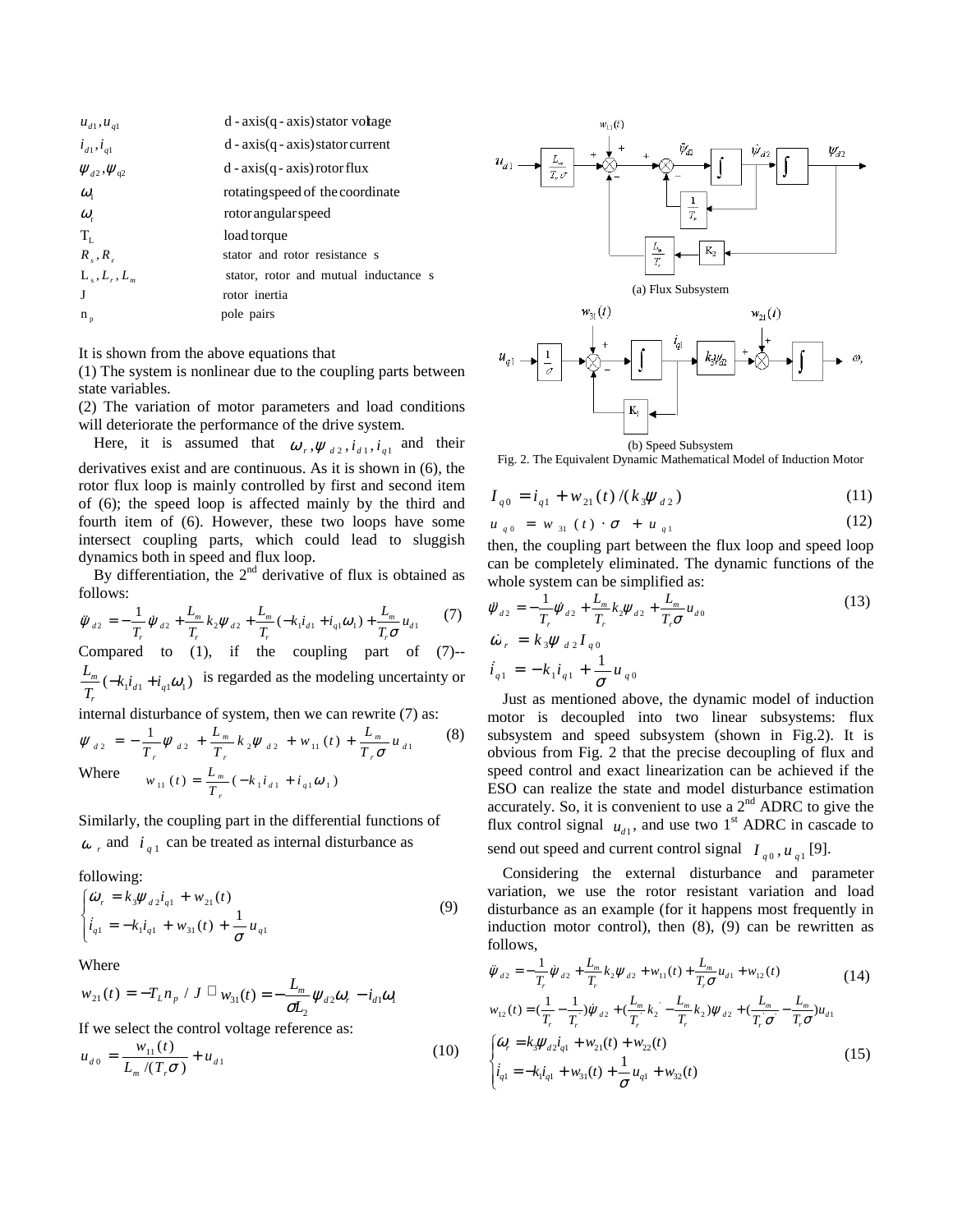

Fig. 3. The Control System of Induction Motor

where

$$
w_{22}(t) = \Delta k_3 \psi_{d2} i_{q1} + \Delta T_L n_p / J
$$
  

$$
w_{32}(t) = \Delta k_1 i_{q1} + \Delta (\frac{1}{\sigma}) u_{q1}
$$

 In the above model, the external load change and internal parameter variation are all treated as disturbances imposed on the control system. Because the variation range of load and parameter change is finite, we can estimate and compensate overall influence of model parameter variation and external disturbance by properly selecting the functions and related parameters of ESO and NLSEF. And these functions and parameters of ADRC are all independent of object under control. From the above analysis, it is shown that the closed loop motor drive system under ADRC control does not depend on the accurate mathematical model of induction motors. Therefore, the robustness and adaptability of the control system is significantly improved.

 Fig.3 shows the proposed ADRC for induction motor. In order to achieve the rotor angular speed and the rotor flux regulation, the controller includes two distinct control loops: the flux loop which employs one  $2<sup>nd</sup>$  ADRC to regulate the rotor flux; the speed loop, which employs two  $1<sup>st</sup>$  order ADRC in cascade to control the rotor speed  $\omega$  and q-axis stator current  $i_{01}$ .

#### IV. RESULTS

 Computer simulation and experiments are conducted to evaluate the performance of proposed ADRC. The example tested in the paper is the prototype of a typical 3-phase 2.2 kW induction motor whose parameters are given as follows:

| $Rs=2.92$ $\Omega$ | $Rr=1.92$ $\Omega$                            | $Ls = 0.371$ H  |
|--------------------|-----------------------------------------------|-----------------|
| $Lr = 0.371$ H     | $Lm=0.358$ H                                  | Polepairs $=$ 2 |
|                    | $J = 0.1 kg \cdot m^2$ Rated Speed = 1430 rpm |                 |

#### *A. Simulation Results*

 All simulations are done with a load torque change applied to the induction motor. To see the influence of the proposed controller, the performances of ADRC and classic PID controller are compared in the same condition. In addition, in order to constraint the noises that exist in the detected signals,

the coefficient of differentiator in PID controller is small.

 Fig. 4 shows the actual and estimated rotor angular speed  $\omega_r$  during acceleration. At t=1.1s, load torque T<sub>L</sub> =15N⋅m is applied to the induction motor. Fig. 5 shows the derivative of rotor angular speed including the actual value and the value estimated by ESO. The simulation traces show that it is difficult to distinguish between the observed values and its reference signals. These indicate that the extended state observer can track the state variables of the induction motor and their derivatives successfully.

 Fig. 6 shows dynamic responses of ADRC and PID controller with step disturbance load ( $T_L = 15N \cdot m$ ). For ADRC, the speed response under rated speed shows no overshoot and it settles down quickly to a steady state without steady state error. In addition, under the control of ADRC, the peak value of speed vibration (1.5 rpm) due to sharp change of load torque is smaller than that of classical PID controller (1.8 rpm).

 In order to evaluate the dynamic performance of ADRC under wide operation range, the parameters of the ADRC and PID controller have been optimized at rated speed (1430 rpm). Then, the same controllers are applied to regulate the induction motor at low speed (10 rpm) without changing their parameters. It can be seen from Fig.7 that the performances of PID controller deteriorate, but ADRC can still maintain its excellent performance. It demonstrated ADRC could maintain its good dynamics and robustness to load disturbances in various operating conditions.

### *B. Experiment Results*

 Fig 8, 9 show the speed response curves of the induction motor with load torque  $T_L = 6N \cdot m$  while setting rotor speed is changed. The chatting in the speed response of PID controller (shown in Fig.9) is due to the fact that its tuning is parameter and condition dependent. It could not work well under different operation condition without modifying its parameters. From these figures, we can see that the ADRC can maintain better dynamic performance and adaptability than PID controller over wide speed range.

 In order to verify the robustness of ADRC under parameter variation, we imitate the rotor resistor changes by resetting the value of given rotor resistance in the model of induction motor to be approximately 50% lower (from  $1.92\Omega \rightarrow 1.0\Omega$ ) or 25% higher (from  $1.92\Omega \rightarrow 2.5\Omega$ ) than that of the actual rotor resistance separately. After that, we operate ADRC and PID controller under the same working situation. From Fig. 10, we can see that the ADRC can maintain no overshoot and small transient time during start up while dynamic performance of PID controller has deteriorated. Fig.11 to Fig.14 show the experimental tests of ADRC and PID controller under given rotor resistance changes. We can see that the dynamic performance of PID controller deteriorates significantly, its transient time prolonged and some vibrations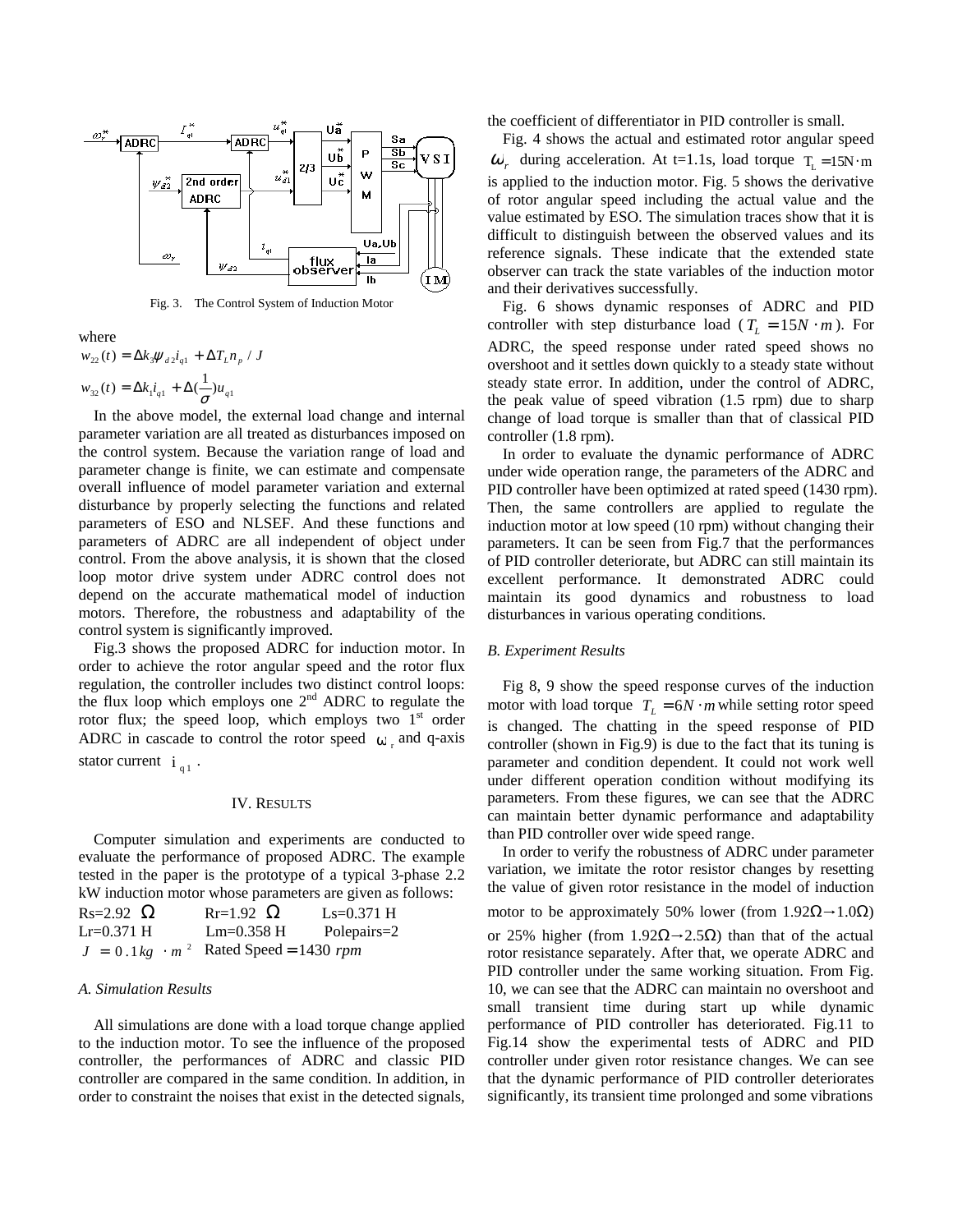

Fig. 4 Actual (solid line) and estimated (dashed line) rotor angular speed



Fig.5 Actual (solid line) and estimated (dashed line) rotor angular speed derivative



Fig. 6 Dynamic speed responses of ADRC (solid line) and PID controller (dashed line) due to load torque change (from  $0 - 15$  N ⋅ m) at rated speed



Fig. 7 Dynamic responses of speed regulation at low speed (10 rpm) --- Using ADRC (solid line); Using PID controller (dashed line)



Fig. 8 Dynamic speed responses of induction motor (changed from 120 to 240rpm)--- ADRC (solid line); PID controller (dashed line)



Fig. 9 Dynamic speed responses of induction motor (changed from 120 to –120rpm) --- ADRC (solid line); PID controller (dashed line)



Fig. 10 Dynamic speed responses of induction motor when starting up under rotor resistant change (from  $1.92\Omega \rightarrow 1.0\Omega$  --- ADRC (solid line); PID controller (dashed line)



(b) PID Controller Fig. 11 Dynamic speed responses of induction from 120 to 240rpm under